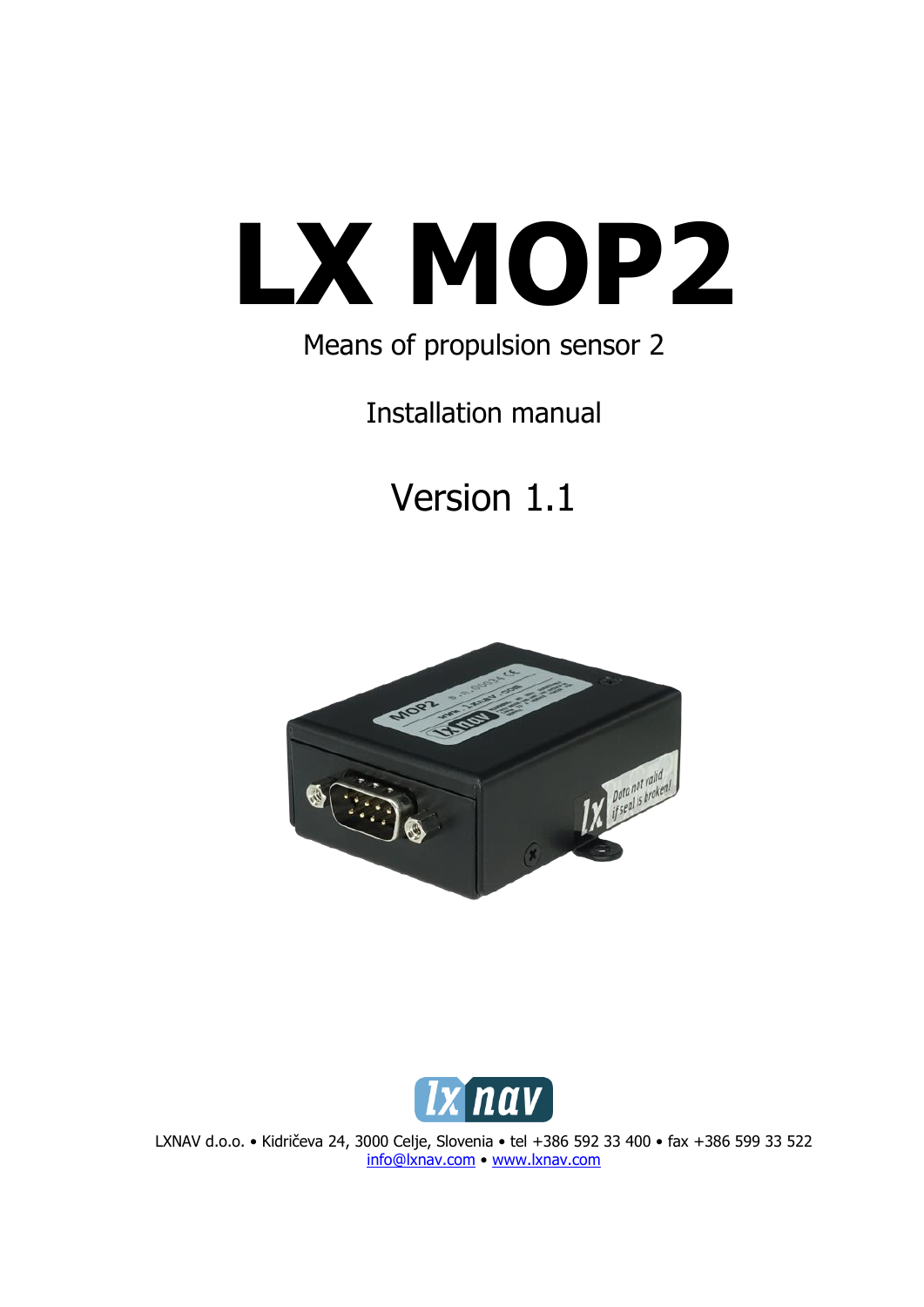| 3  |
|----|
| 3  |
| 4  |
| 5  |
|    |
| 8  |
| 9  |
| 10 |
|    |
|    |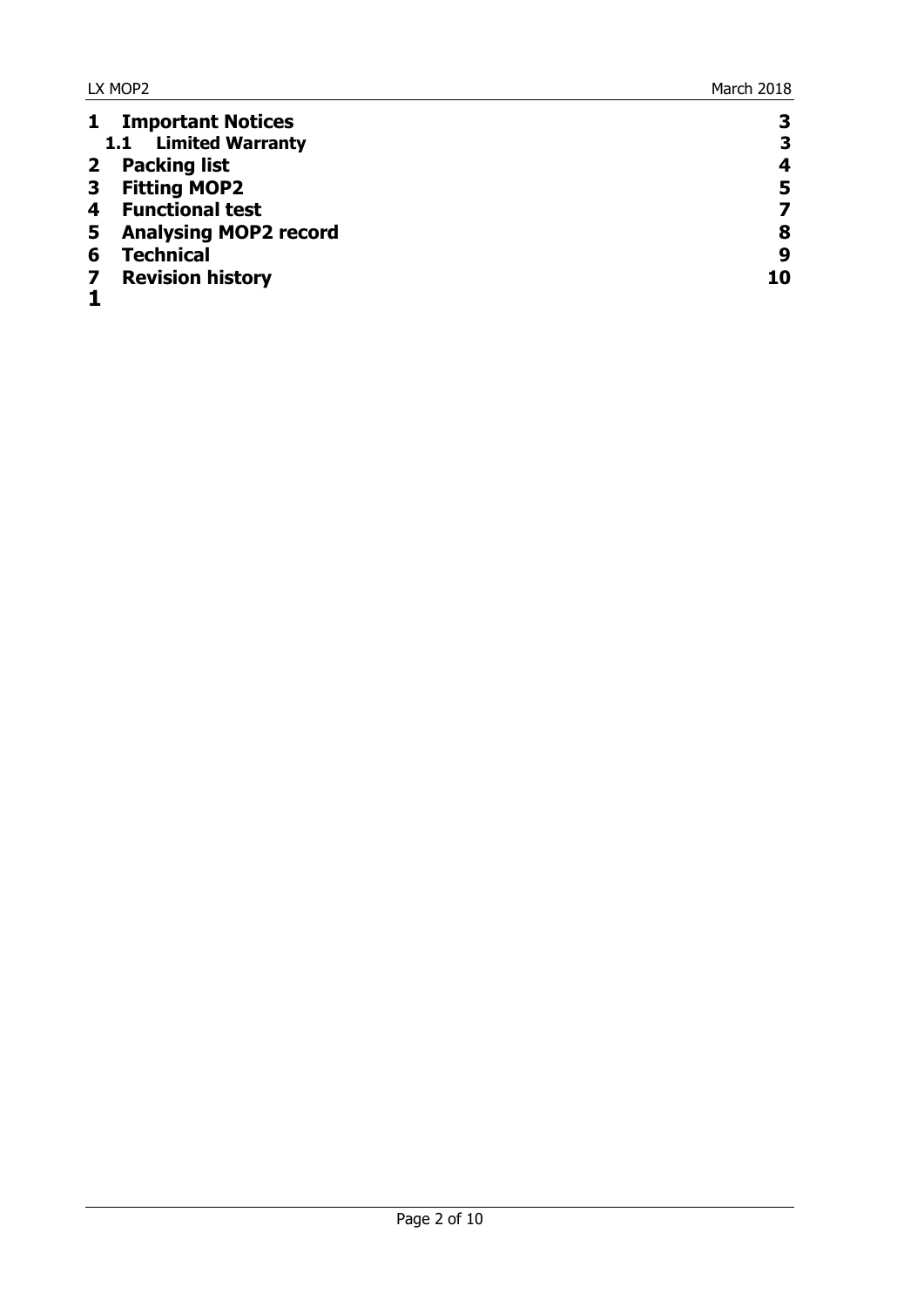#### <span id="page-2-0"></span>**1 Important Notices**

Information in this document is subject to change without notice. LXNAV reserves the right to change or improve their products and to make changes in the content of this material without obligation to notify any person or organisation of such changes or improvements

#### <span id="page-2-1"></span>**1.1 Limited Warranty**

This LX MOP2 product is warranted to be free from defects in materials or workmanship for two years from the date of purchase. Within this period, LXNAV will, at its sole option, repair or replace any components that fail in normal use. Such repairs or replacement will be made at no charge to the customer for parts and labour, provided that the customer shall be responsible for any transportation cost. This warranty does not cover failures due to abuse, misuse, accident, or unauthorised alterations or repairs.

THE WARRANTIES AND REMEDIES CONTAINED HEREIN ARE EXCLUSIVE AND IN LIEU OF ALL OTHER WARRANTIES EXPRESSED OR IMPLIED OR STATUTORY, INCLUDING ANY LIABILITY ARISING UNDER ANY WARRANTY OF MERCHANTABILITY OR FITNESS FOR A PARTICULAR PURPOSE, STATUTORY OR OTHERWISE. THIS WARRANTY GIVES YOU SPECIFIC LEGAL RIGHTS, WHICH MAY VARY FROM STATE TO STATE.

IN NO EVENT SHALL LXNAV BE LIABLE FOR ANY INCIDENTAL, SPECIAL, INDIRECT OR CONSEQUENTIAL DAMAGES, WHETHER RESULTING FROM THE USE, MISUSE, OR INABILITY TO USE THIS PRODUCT OR FROM DEFECTS IN THE PRODUCT. Some states do not allow the exclusion of incidental or consequential damages, so the above limitations may not apply to you. LXNAV retains the exclusive right to repair or replace the unit or software, or to offer a full refund of the purchase price, at its sole discretion. SUCH REMEDY SHALL BE YOUR SOLE AND EXCLUSIVE REMEDY FOR ANY BREACH OF WARRANTY.

To obtain warranty service, contact your local LXNAV dealer or contact LXNAV directly.

March, 2018 COMPUTER 2018 LXNAV. All rights reserved.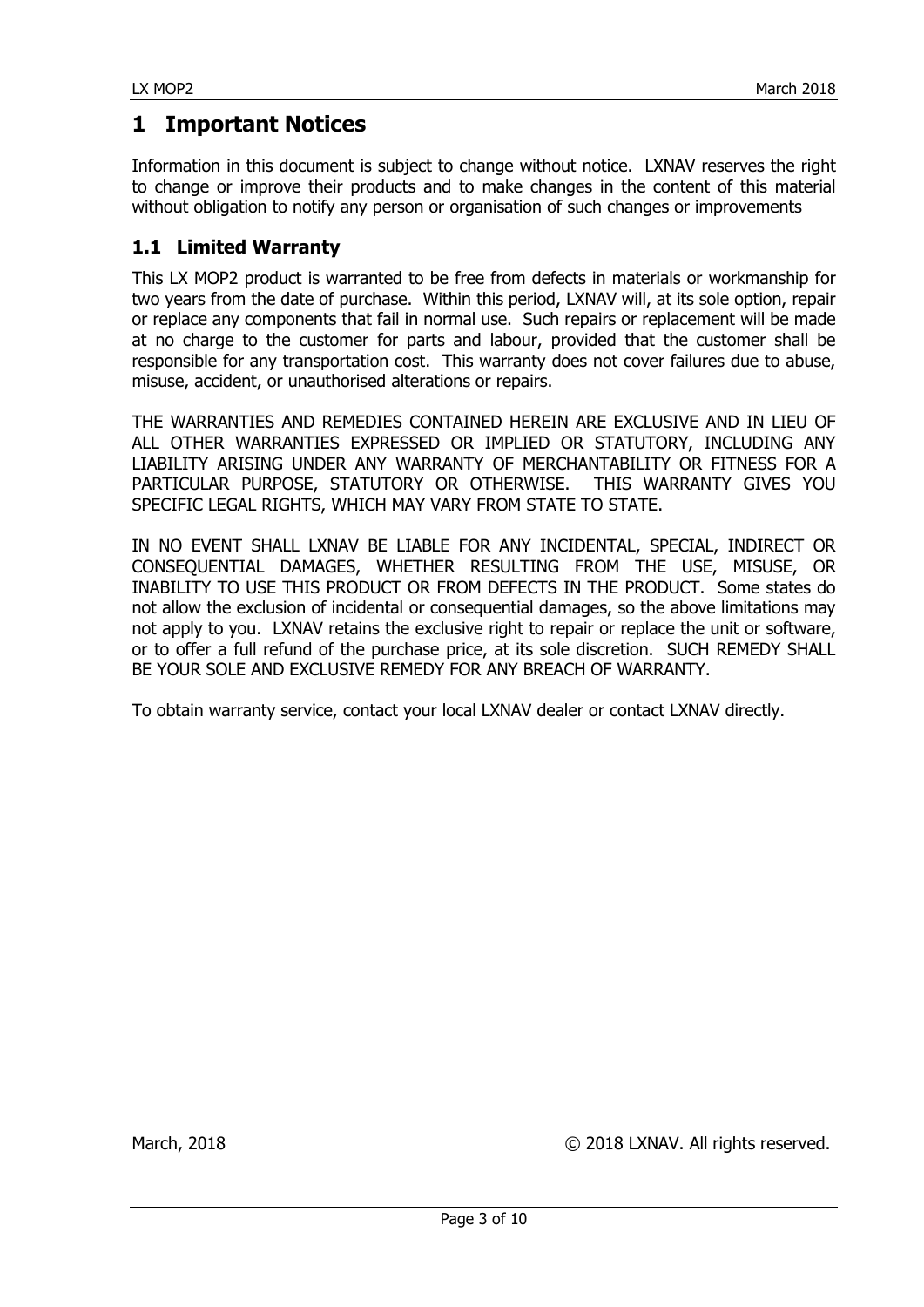# <span id="page-3-0"></span>**2 Packing list**

- MOP2 BOX with attached Hall current sensor
- 3.5m RS485 extension cable (Male/Female)
- Installation manual

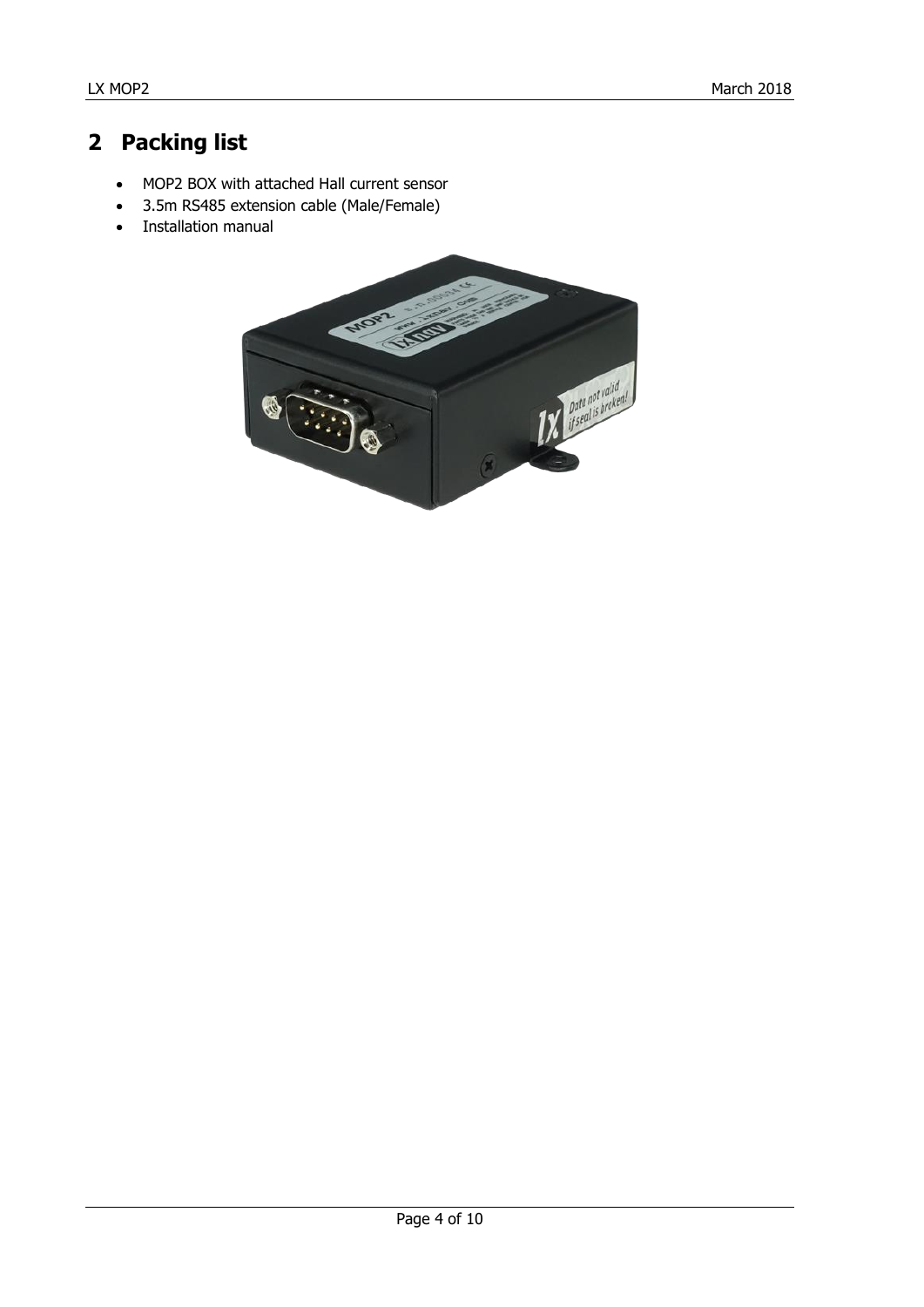### <span id="page-4-0"></span>**3 Fitting MOP2**



**Figure 1: MOP2 dimensions**



**Figure 2: Hall current sensor dimensions**

- Install MOP2 and Hall current sensor close to the positive lead of battery of the E-motor (refer to Figure 1 and Figure 2 for detailed dimensions)
- Unscrew the screw holding the hall current sensor frame closed and then open it
- Place the positive lead cable from the battery through the open hall current sensor (refer to Figure 3 for positive current flow), close the frame and screw it back
- If the cable going through the sensor is not fixed entirely (too small diameter) we recommend padding the section of the cable that goes through the sensor before final fixing. If the cable is not fixed, there will be errors in measurements!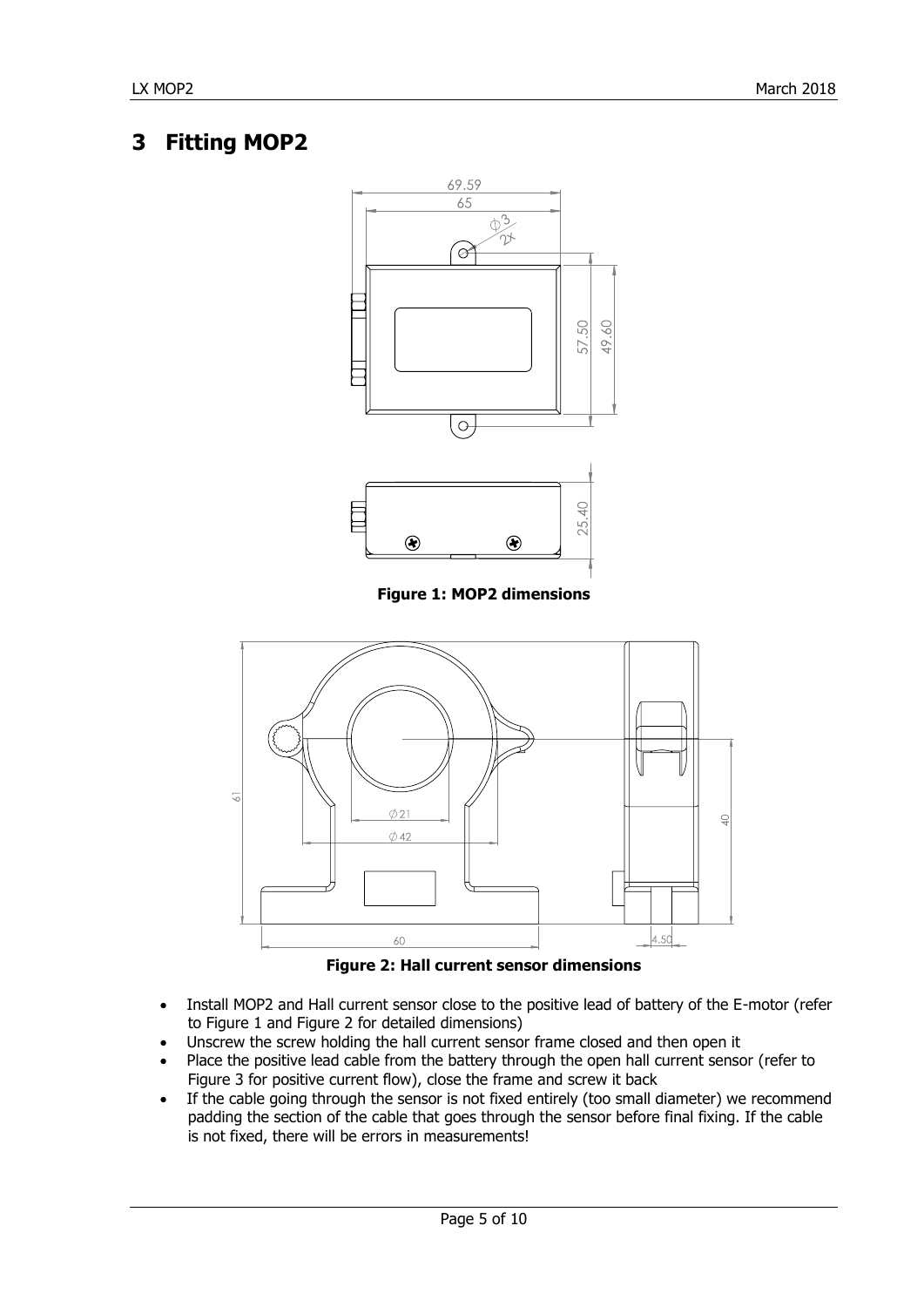

**Figure 3: Hall sensor - positive current flow direction**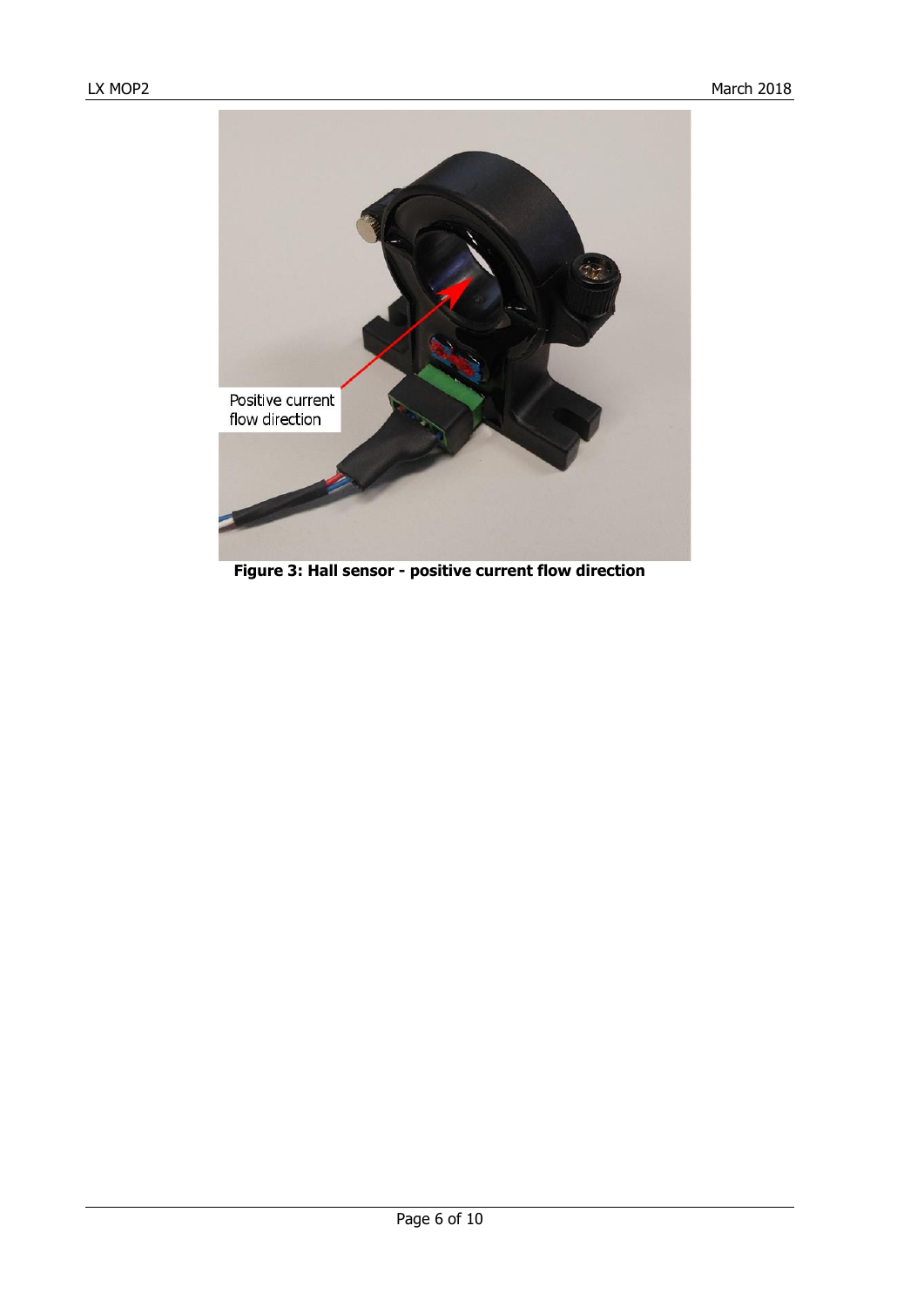#### <span id="page-6-0"></span>**4 Functional test**

Functional test can be performed on the LXxxxx system by 2 procedures.

#### **MOP2 Setup - option:**

- 1. Switch on LXxxxx device and a FCU unit
- 2. On the LXxxxx device, go to Setup->Password menu
- 3. Insert password 09978
- 4. Add power on FES
- 5. Check Current on LX9000 and FCU unit (it should be equal).

| MOP2 Setup   |                     |              |          |  |  |  |
|--------------|---------------------|--------------|----------|--|--|--|
| Ser.Nr.      | Enl Pot.            | $ENL$ $(-)$  | Curr.(A) |  |  |  |
| 00034 0      |                     | 1            | 1        |  |  |  |
|              |                     |              |          |  |  |  |
|              | Engine noise level: |              | 0%       |  |  |  |
|              |                     |              |          |  |  |  |
| Current fact |                     |              |          |  |  |  |
| 1            |                     |              |          |  |  |  |
|              |                     |              |          |  |  |  |
|              |                     |              |          |  |  |  |
|              |                     |              |          |  |  |  |
|              |                     |              |          |  |  |  |
|              |                     |              |          |  |  |  |
|              |                     |              |          |  |  |  |
|              |                     |              |          |  |  |  |
| CLOSE        |                     | <b>RESET</b> | EDIT     |  |  |  |

#### **ENGINE NOISE LEVEL option:**

On the LXxxxx go to SETUP->HARDWARE->ENGINE.

- 1. Add power on FES
- 2. Check MOP level percentage bar (it should be equal to FCU unit; 100% = 100 Amp current).



Page 7 of 10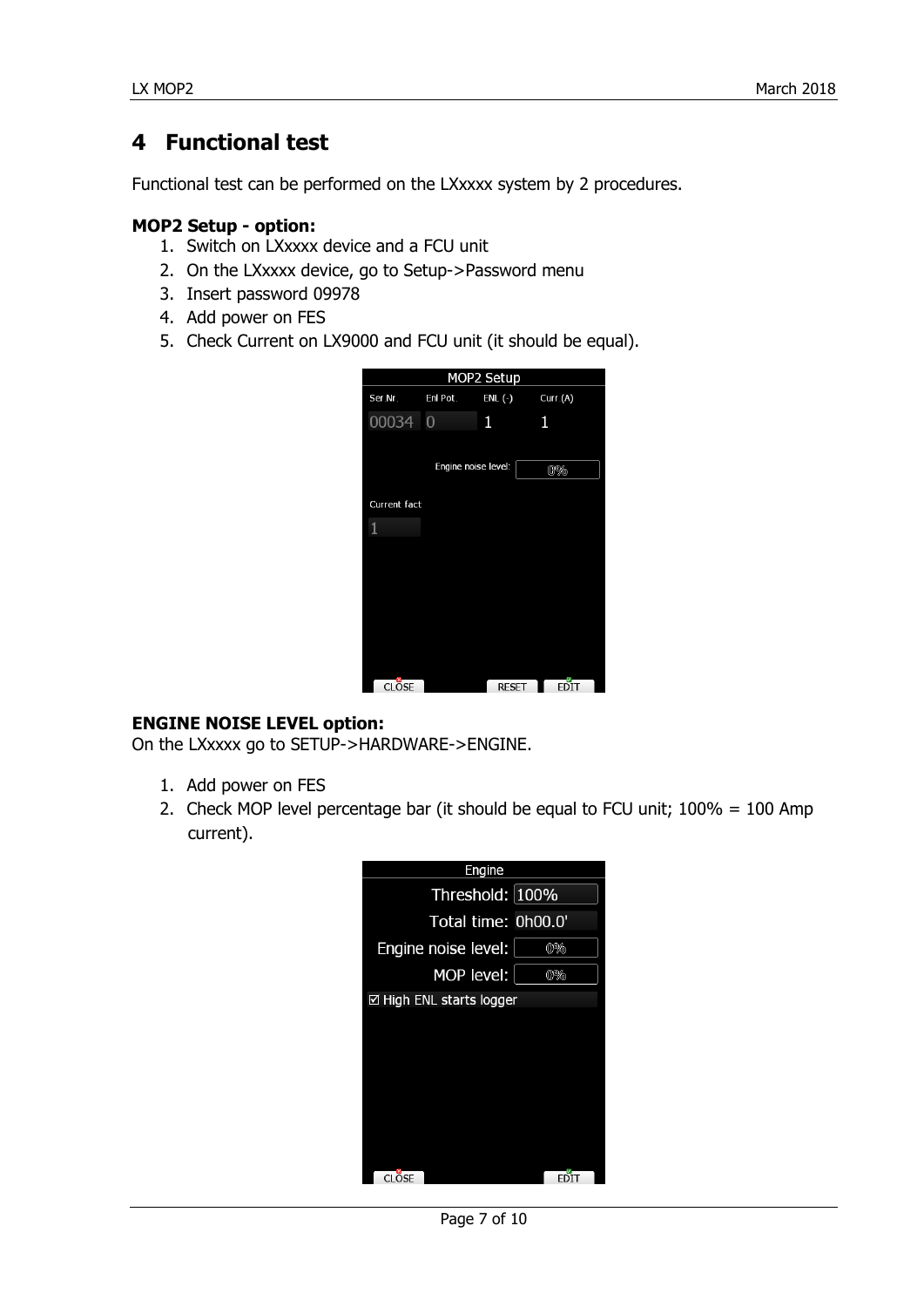# <span id="page-7-0"></span>**5 Analysing MOP2 record**

Mop record is stored in IGC file as additional column, called MOP. Mop values are normally moving between 0 and 999.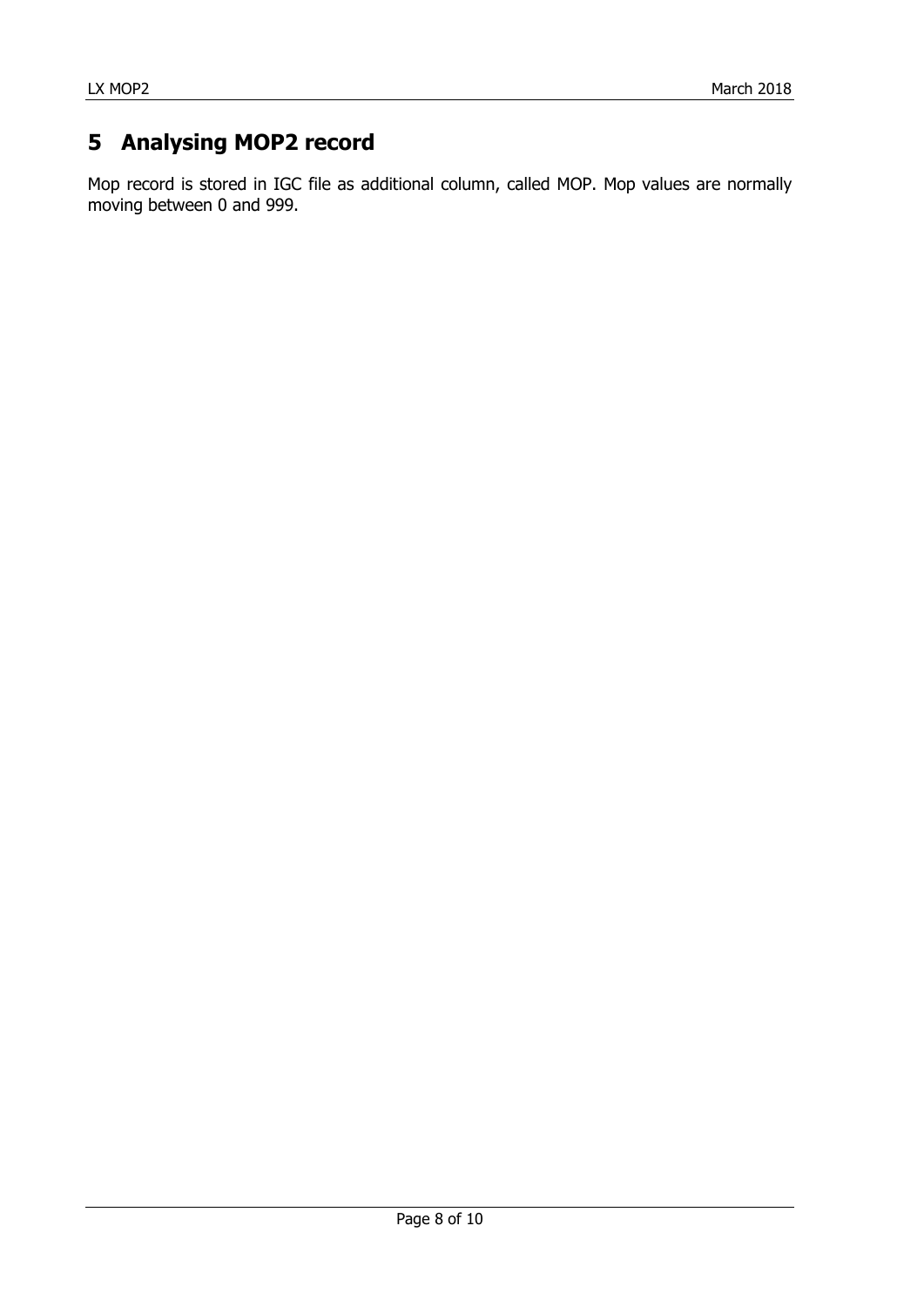# <span id="page-8-0"></span>**6 Technical**

| Property                 | Value      | <b>Note</b> |
|--------------------------|------------|-------------|
| MOP2 Current consumption | 70Ma       | At 12V      |
| MOP2 Input voltage range | $9 - 18V$  |             |
| Hall current range       | $+/- 300A$ |             |